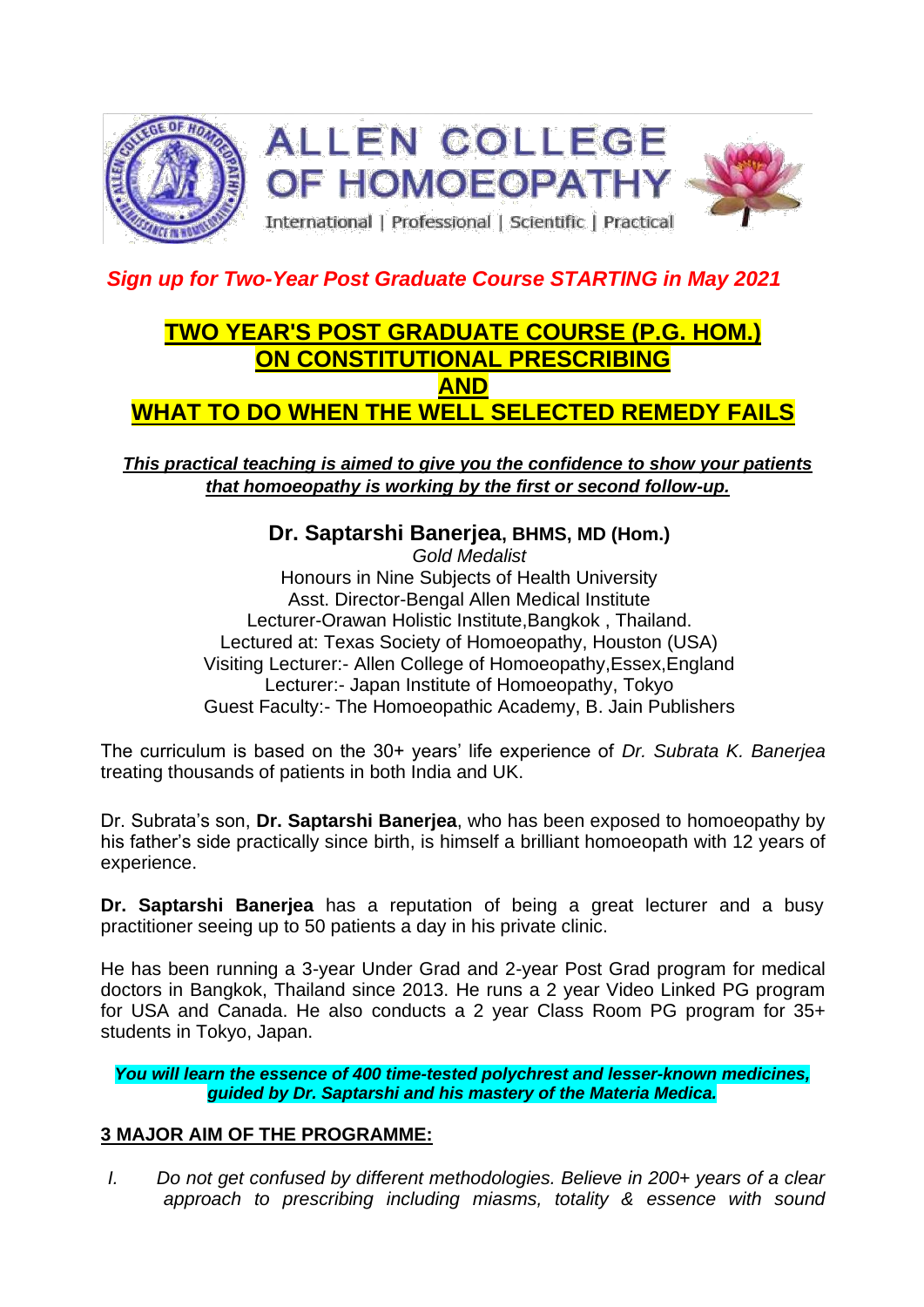*knowledge in Materia Medica. A practical method which gives your patient confidence in homoeopathy.* 

- *II. Demonstration of Simple homoeopathy, which works. Takes you back to the basics with solid foundation of Clinical, Comparative and Behavioural Materia Medica.*
- *III.* Homoeopathy can work quickly. Re-visit the action of century old lesser known *Organopathic medicines like Helonias, Tanacetum, Verbena in Depression; Amyl Nit., Epiphegus, Melilotus, Onosmodium, Usnea for Migraine and wean off the conventional chemicals in accordance with aphorism §91 of Organon and thereby giving confidence to the patient that (a) yes, I can control the dosage and may take fewer chemicals; (b) there are alternatives to manage my condition and (c) homoeopathy is working for me!*

**The prime emphasis is on Polychrests and Constitutional Prescribing but lesser known organopathic medicines will be discussed extensively. How to open drug dependent cases and ascertain a clearer picture for the constitutional medicine.** 

**In today's drug dependent world, it is very difficult to get a clear picture of the disease, as Hahnemann mentioned in aphorism 173 (One sided diseases).**

**Dr. Banerjea has extensively used either deep acting anti-miasmatic medicines or lesser known organopathic medicines to open such cases and when the totality is clearer, prescribe a polychrest or constitutional medicine.** 

So **p**lease **p**repare the **p**atient for receiving the **p**olychrest (**PPPP**)!

Thus throughout the programme emphasis will be given in Practical Prescribing Techniques in today's pharmaceutical drug dependent cases or so called blocked cases.

A Repertory of the Lesser Known medicines will also be provided for your quick remedy diagnosis!

In aphorism §91 of Organon, Hahnemann clearly mentions about prescribing for natural disease and not for conjoint disease (where the drug induced artificial chronic disease is super-imposed on natural disease & patient cannot give us a clear picture e.g. modalities, sensation or characters of pain).

#### *This practical approach for present drug dependent world is aimed to give you and your patient the confidence that homoeopathy is working within 1st or 2nd follow-up. Also through gradual weaning off the conventional medication, patient becomes free from side effects of chemicals and develop trust on you and your prescribing!*

This is a time tested, repeatedly verified, scientific, classical, simple and practical approach which has been practiced for centuries by Master Homoeopaths including Drs. Kent, Hering, Lippe, Tyler, Nash. The medicine pictures (Materia Medica) will be presented in a synopsis hexagonal approach, which will enable the prescriber to understand the keywords of the medicine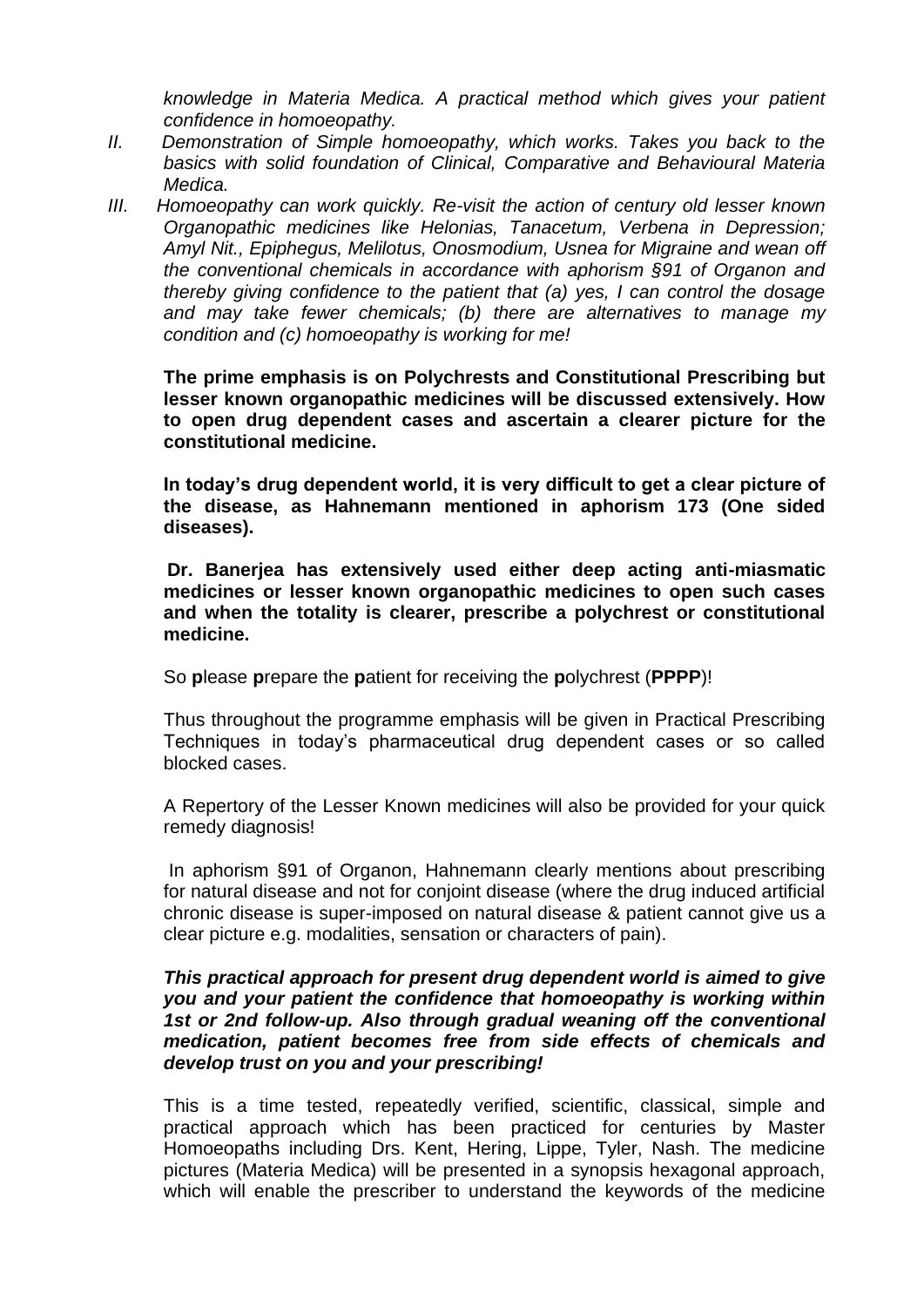(e.g. 'Retention' for Natrum Mur.; 'Anchor' for Pulsatilla; 'Principle' for Kali Carb; ' Unfulfilled' for Tuberculinum ) on which major emphasis should be given for prescribing.

**The unique aspects of this methodology of M-TEK: (Miasm (50% emphasis) + [Totality, Essence + Keynotes] (50% emphasis), which is the classical and practical prescribing approach in this drug dependant world, is shown by the benefits which are as follows:-**

- **1) Time tested;**
- **2) Scientific;**
- **3) Methodical and logical;**
- **4) Founded on solid principles; and**
- **5) Simple Homoeopathy, non confusing.**

*The Therapeutic approach of the programme does not intend to relate that the Homoeopathic prescription should be made on the basis of name of disease, but on the basis of strictest individualization. The patient comes to us and says the name of the disease that s/he has been told by her / his physician; the therapeutic classification of medicine is just the way forward to handle the diseases of the modern world, quickly and efficiently, especially in drug dependent cases, opening with lesser known medicines, which will be discussed during the course, in detail.* Through therapeutic way, Dr. Banerjea encourages to think of a group of 8 – 10 medicines as a starting point and do comparative evaluation considering the abovementioned methodologies to reach the similimum. Of course many times  $A - Z$ , any medicine can be considered according to totality.

### **HOW WOULD YOU BENEFIT:**

- Sound knowledge & consolidation in Materia Medica.
- Essence of each medicine is presented in a synopsis so you can grasp a remedy picture through a few words only.
- Personification & pictorial representation of drug pictures.
- Homoeopathic therapeutics & lesser known medicines for drug dependent & one-sided cases.
- Repertory of lesser known & miasms.
- Extensive lecture notes are provided.

### **WHY THIS COURSE IS DIFFERENT:**

- The course relates to simple, century old, traditional homoeopathy and will demonstrate it works.
- The course will develop your Materia Medica and help you to grasp the "remedy pictures" through a few key expressions to become a confident prescriber with the time tested, scientific approach of combining miasm, totality & essence with sound knowledge of Materia Medica. The course guarantees confidence in Materia Medica.
- The course will teach you methodologies to open drug dependent cases and ascertain a clearer picture for the constitutional medicines.
- The course will develop your Miasmatic Prescribing.
- The course will develop your Comparative Materia Medica (extensive remedy comparisons).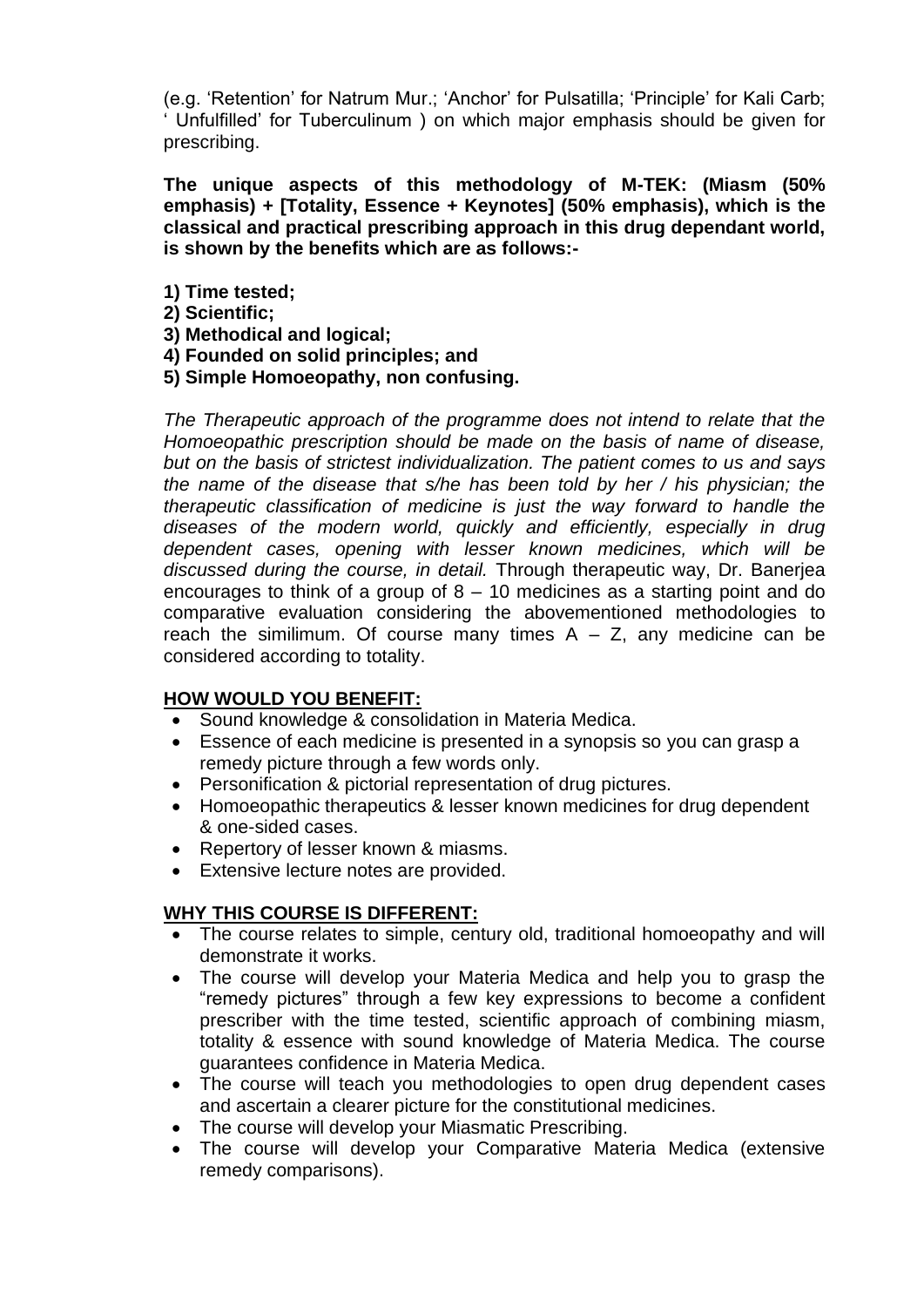- The course will develop how to spot the medicine. Look and diagnose through gesture, posture and behavioural Materia Medica.
- The course will give you the methodologies for Organopathic support and lesser known medicines for asthma, hypertension, arthritis.
- The course will develop your acute prescribing through Saptarshi's extensive fast slum prescribing techniques.
- The course will give you a practical methodology for this present drug dependant world.

*Dr. Saptarshi will be bringing Classical Homoeopathy back to you!*

# **Course details**

Two-year programme (6 weekends  $= 12$  days in a year) Meetings will be SIX times in a year (12 months), each of 2 days duration. Contact/actual lecture time will be 6 hours, each day.

## **Fees Structure**

- **I) Fees per Two-Day Webinar Session: For International Participants:- US\$ 100 For Indian Participants:- Rs.4500**
- **II) Fees for Year-1 (6 Sessions) – May 2021-May2022: For International Participants:- US\$ 550 For Indian Participants:- Rs.22,000**

Fees includes extensive lecture handout (at least 60 pages for each 2-day sessions) The program is Video-link transmitted live directly from the Class room (through state-of-the art Web-ex technology): *Unlimited viewing of each recorded sessions for 3 weeks after the class.*

# **Time Table**

| <b>CASE TAKING</b> | Day 1 | Modern day classical prescribing,<br>How to perceive an uncontaminated picture of the<br>natural disease according to Section 91<br>of<br>Hahnemann's Organon. Learn to gradually wean off<br>conventional chemicals with<br>homeopathic<br>prganopathics. A practical approach to classical<br>prescribing. a) non-suppressed cases with clear<br>symptoms & b) contaminated cases without clarity of<br>symptoms Case taking & evaluation of symptoms,<br>with emphasis on Miasmatic diagnosis. |
|--------------------|-------|---------------------------------------------------------------------------------------------------------------------------------------------------------------------------------------------------------------------------------------------------------------------------------------------------------------------------------------------------------------------------------------------------------------------------------------------------------------------------------------------------|
| <b>IMIASMS</b>     | Day 2 | <b>Miasmatic interpretation in Chronic prescribing:</b><br>Introduction to Miasms: Definition, ten principles of<br>miasms. Miasmatic philosophy and its utility:<br>modes of suppression, uncovering layers. Why                                                                                                                                                                                                                                                                                 |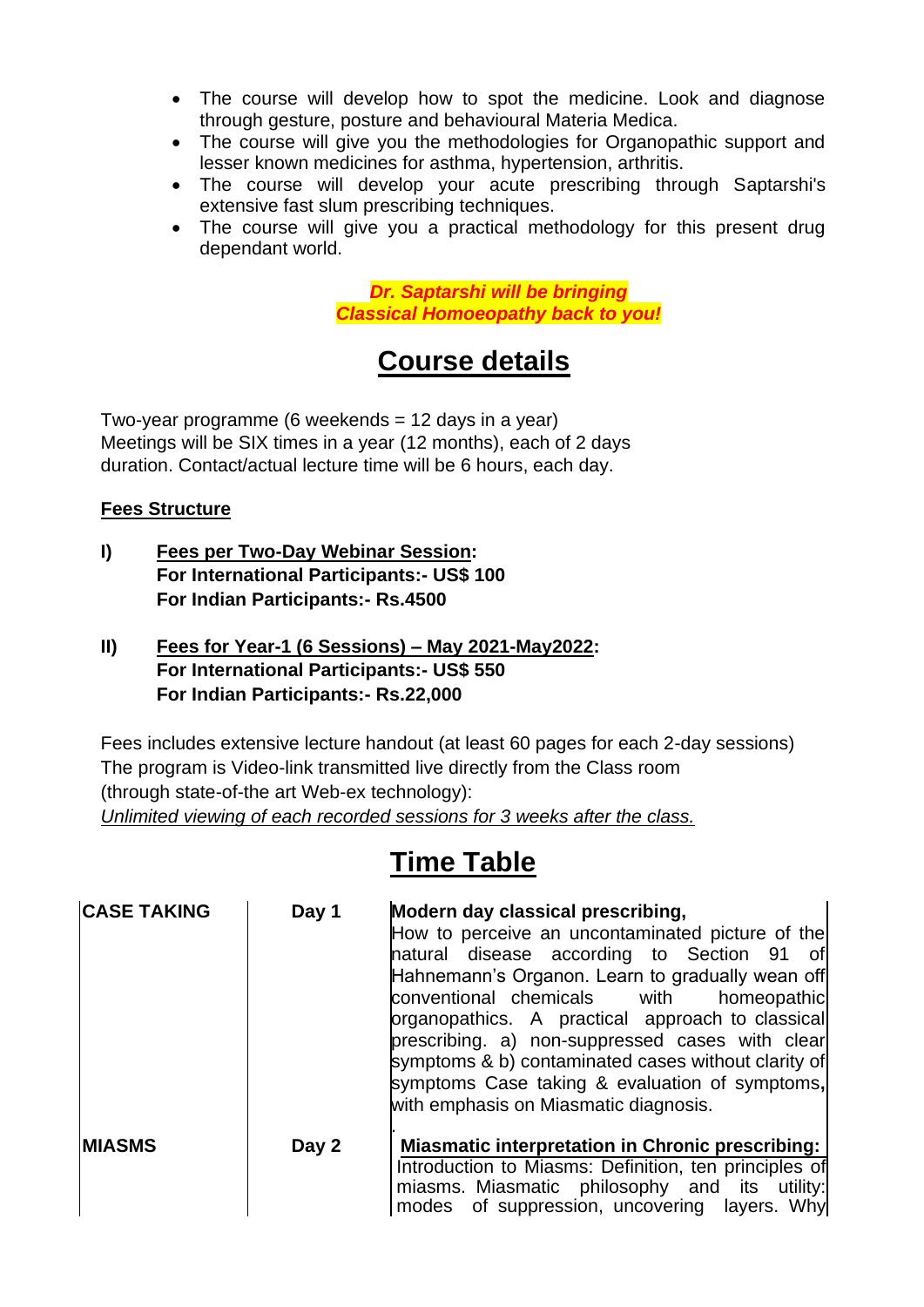|                                    |       | should we know Miasms? Key words and criteria.<br>Diathesis & miasmatic interpretation, pace of action.<br>classifications:<br><b>Miasmatic</b><br>Psychic<br>manifestations. Head to foot miasmatic analysis:<br>hair, nose, mouth, heart, pulse, abdomen, skin,<br>nails, pains, desires, & aversions. Miasmatic<br>Repertory: Miasmatic weightage of Medicines.<br>Miasmatic<br>interpretation in prescribing.<br>Two<br>similar personalities, but dissimilar in Miasmatics           |
|------------------------------------|-------|-------------------------------------------------------------------------------------------------------------------------------------------------------------------------------------------------------------------------------------------------------------------------------------------------------------------------------------------------------------------------------------------------------------------------------------------------------------------------------------------|
| <b>POLYCHRESTS</b>                 | 3 & 4 | <b>Polychrests:</b> An unforgettable<br>pictured<br>personalities & core criteria presentation: Clinical,<br>comparative, gesture, posture, behavioral<br>and<br>miasmatic MM with Dr Banerjea's well acclaimed<br>'Essence triangle and hexagons of polychrests"<br>picture and affinities of leading<br>Summary<br>medicines                                                                                                                                                            |
| <b>ACUTE</b><br><b>PRESCRIBING</b> | Day 5 | Acute prescribing, key points for remedy<br><b>comparisons:</b> Cough & cold comparative MM,<br>fever, Laryngitis and<br>sinusitis. Conjunctivitis,<br>cataracts, Hay-fever: how to handle acute phase<br>with organopathic medicines and miasmatic of<br>latent stage with chronic anti - miasmatic remedies<br>Meniere's disease.                                                                                                                                                       |
| <b>ACUTE</b><br><b>PRESCRIBING</b> | Day 6 | Acute prescribing continued<br>Clinical & comparative Materia Medica of: Otalgia<br>and Otitis media Tonsillitis, look and diagnose; spot<br>diagnosis. Paediatric problems, worm infestations.                                                                                                                                                                                                                                                                                           |
| <b>PAEDIATRICS</b>                 | Day 7 | Tips on Paediatric case taking. Look and diagnose<br>the baby: Remedies<br>by gesture,<br>Posture.<br>appearance, Homeopathic vaccination schedule<br>with clinical experience (as practiced in slums of<br>Calcutta) Paediatric homoeopathic case taking<br>Leading remedies of Paediatrics, Crying: Hear<br>& spot the remedy. Post birth, complications.<br>Enuresis, worms & colic ADHD, autism and learning<br>disabilities with special emphasis of uncommon<br>character features. |
| <b>PAEDIATRICS</b>                 | Day 8 | Paediatric lecture, continued<br>Comparative Materia Medica of ADHD Children's<br>eczema, Stammering: top 9 remedies NBWS (Never<br>been well since in Children) Differentials of delayed<br>mile stones. Carrying, spot the baby in the lap!<br>Repertory of lesser known medicines used in<br>Paediatric disorder                                                                                                                                                                       |
| <b>DERMATOLOGY</b>                 | Day 9 | <b>Dermatology:</b> Miasmatic approach of prescribing<br>difficult cases: Clinical Materia Medica with<br>for<br>miasmatic and comparative<br>through<br>study                                                                                                                                                                                                                                                                                                                            |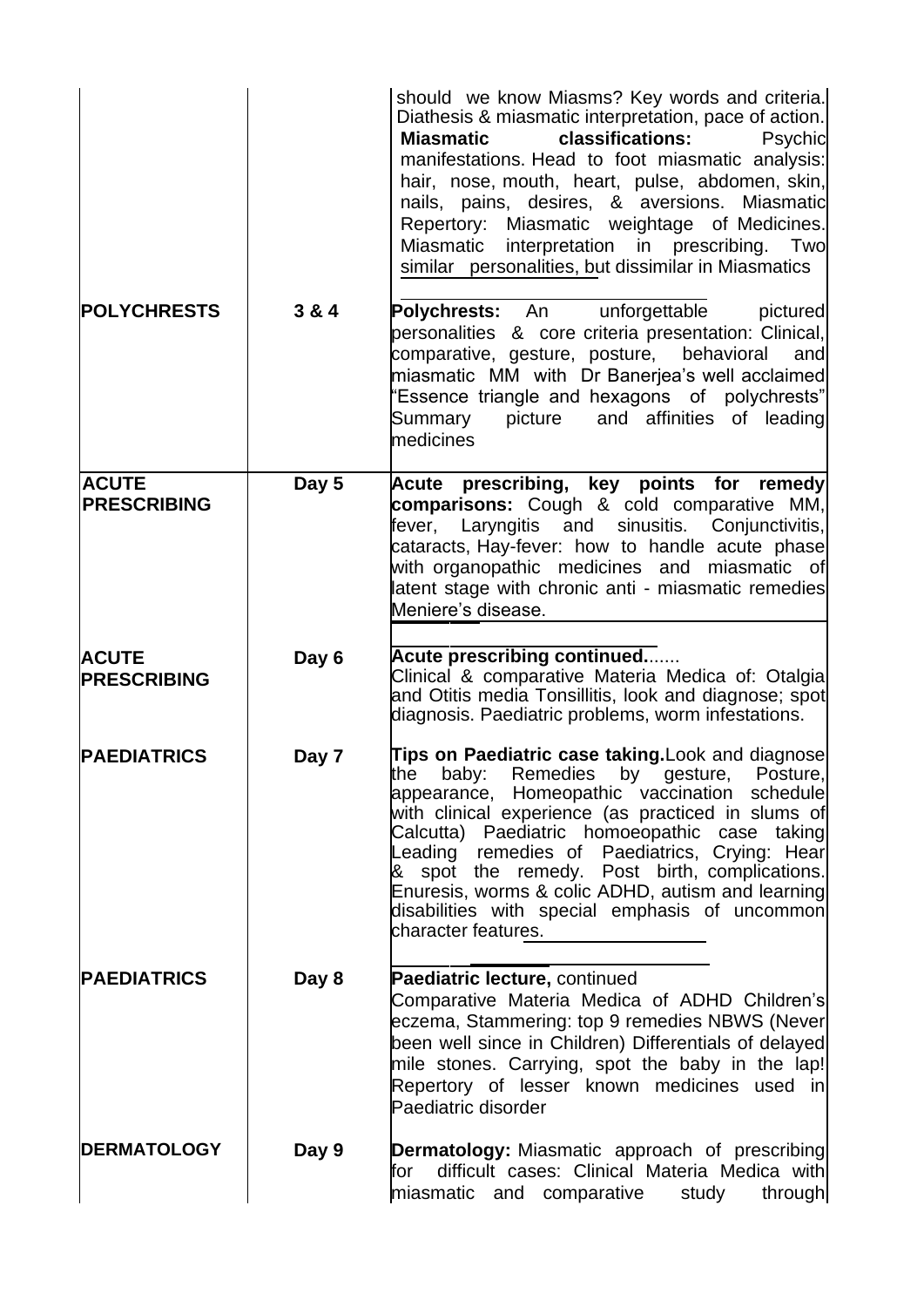|                                                          |               | pictures. Alopecia /hair falling Therapeutics<br>of<br>eczema with comparative study through pictures<br>of different eczematous lesions                                                                                                                                                                                                                                                                                                     |
|----------------------------------------------------------|---------------|----------------------------------------------------------------------------------------------------------------------------------------------------------------------------------------------------------------------------------------------------------------------------------------------------------------------------------------------------------------------------------------------------------------------------------------------|
| <b>DERMATOLOGY</b>                                       | <b>Day 10</b> | Dermatology, continued<br>Acne & warts with comparative study through<br>pictures. Pruritus vulva, ring worm Urticarias &<br>allergies Insect bites, Boils, Burns Diseases of nails<br>with comparative study through pictures of different<br>types of nails.                                                                                                                                                                               |
| <b>GYNAECOLOGY&amp;</b><br><b>OBSTETRICS</b>             | Day 11        | Gynaecology & obstetrics: scope of mother<br>tinctures of Homeopathic Indian, Himalayan<br>herbs: Menstrual disorders, leucorrhea feminine<br>discharges, and amenorrhea. Ancestral<br>tips<br>on<br>gynaecological disorders;<br>Women's<br>common<br>heoplastic disorders (breast & uterine tumors)<br>Pregnancy, is it the best time for homeopathic<br>treatment? Obstetrical disorders. Homeopathy in<br>pregnancy and labor. cont.     |
| <b>GYNAECOLOGY</b><br><b>&amp; OBSTETRICS</b>            | Day 12        | <b>Gynecology &amp; obstetrics, continued</b><br>homeopathy Menopausal<br>Neonatal<br>syndrome<br>Repertory of the lesser known medications used in<br>gynaecological disorders                                                                                                                                                                                                                                                              |
| <b>RHEUMA-</b><br><b>TOLOGY</b>                          | <b>Day 13</b> | Rheumatology & Homeopathic approach<br>in in<br>difficult cases: esp., when well selected remedies<br>fail Comparative MM in Rheumatology, including<br>lesser known remedies. Homeopathic approach in<br>steroid dependent cases with extensive case<br>reference from Dr. Banerjea's experience<br>of<br>pathologies in India Cervical<br>handling<br>gross<br>spondylosis, Pain neck<br>syndrome<br>Backache,<br>lumbar spondylosis Gout. |
| <b>CARDIO-</b><br><b>VASCULAR</b><br><b>THERAPEUTICS</b> | Day 14        | Cardiovascular therapeutics:Blood<br>pressure,<br>Materia Medica of organopathics<br>comparative<br>Hypertension with raised cholesterol. Comparative<br>Materia Medica of organopathics. Angina pectoris,<br>cardiac dropsy, cyanosis, hemorrhage, palpitations,<br>varicose veins.                                                                                                                                                         |
| <b>SUPPORT IN</b><br><b>CANCER CASES</b>                 | <b>Day 15</b> | <b>Cancer:</b> Scope of homeopathy and possible<br>palliative organopathic support: Cancer miasmatic<br>ancestral tips Clinical<br>tips<br>organopathic<br>on<br>as palliative support Treatment of<br>medications<br>Cancer, the homeopathic approach<br>Hiding,<br>deceiving nature of malignant disease Aggressive<br>nature of cancer cells, advanced CA remedies<br>Terminal cancer remedies, for palliative support                    |
| <b>UROLOGY</b>                                           | <b>Day 16</b> | Urology, Uro-genital (male) disorders<br>and<br>homeopathy: Miasmatic interpretation of urological                                                                                                                                                                                                                                                                                                                                           |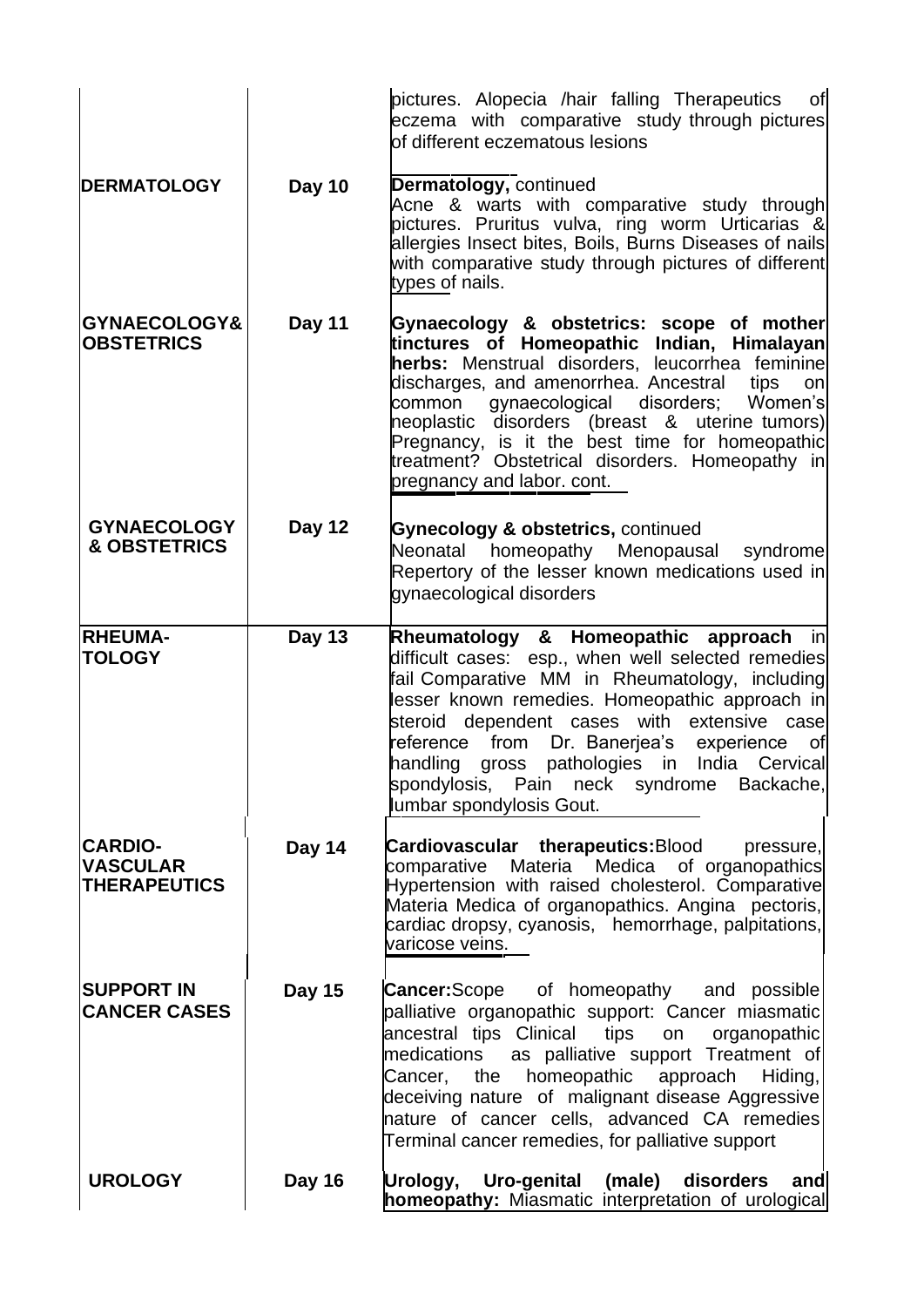|                                            |               | disorders, cystitis.Urinary<br>tips.<br>ancestral<br>Homeopathic diuretics and renal colic Dysuria<br>Clinical<br>leading<br>lesser<br>known<br><u>&amp;</u><br>remedies<br>comparative Materia<br>Medica &<br>Clinical<br>case<br>discussion. Uro-genital: Prostate hypertrophy, lesser<br>known Trios; Impotence, Spermatorrhoea                                                                                                                                                                                                                                                                                                                                                                                                                                                                              |
|--------------------------------------------|---------------|-----------------------------------------------------------------------------------------------------------------------------------------------------------------------------------------------------------------------------------------------------------------------------------------------------------------------------------------------------------------------------------------------------------------------------------------------------------------------------------------------------------------------------------------------------------------------------------------------------------------------------------------------------------------------------------------------------------------------------------------------------------------------------------------------------------------|
| <b>PSYCHIATRY</b>                          | Day 17        | <b>Psychiatry:</b> including mental essence;<br>key<br>characters of polycrests a) Audiovisual presentation<br>of mental essence, b) Psychiatric disorders and its<br>scope of homeopathy, esp. in drug dependent cases<br>personality characters of Calciums,<br>Common<br>Kaliums, Natriums. Anxiety, depression. Polychrests<br>with minute differentiating points. Insomnia, irritability,<br>depression.<br>Comparative<br>Materia<br>Medica<br>of<br>different<br>personalities, Also with similarities and dissimilarities<br>of anxiety, apathy, depression, grief Ailments from<br>anticipation. Emotional themes of jealous medicines<br>Fear, anger and its consequences, Gesture &<br>postural Materia Medica.<br>ook - hear - observe & diagnose Comparative<br>Materia Medica of emotional states |
| <b>ENDOCRINO-</b><br><b>LOGY</b>           | Day 18        | Thyroid, Adrenal & Diabetes: Learn the<br>key<br>indications of constitutional medicines in treating<br>endocrinal disorders. Importance of understanding<br>Miasmatics in Endocrinal Maladjustments. Learn<br>medicines like Thyroidinum & Folliculinum to help<br>deal with existing problems in Endocrinology                                                                                                                                                                                                                                                                                                                                                                                                                                                                                                |
| <b>INEURO- LOGICAL</b><br><b>DISORDERS</b> | <b>Day 19</b> | Neurological disorders; Homeopathic<br>clinical<br>therapeutics with miasmatic and comparative MM of<br>leading medicines indicated in terminal dementia.<br>This session also includes: Alzheimer's disease,<br>multiple<br>insomnia.<br>migraine,<br>sclerosis<br>and<br>demyelinating<br>disorders<br>& their<br>homeopathic<br>approach.                                                                                                                                                                                                                                                                                                                                                                                                                                                                    |
| <b>NEUROLOGICAL</b><br><b>DISORDERS</b>    | <b>Day 20</b> | <b>Neurological disorders continued</b><br>Neuralgias, neurasthenia and brainfag, Parkinson's<br>syndrome sciatica, tics. Repertory of lesser known<br>medicines used in neurological disorders.                                                                                                                                                                                                                                                                                                                                                                                                                                                                                                                                                                                                                |
| <b>GASTRO-</b><br><b>ENTEROLOGY</b>        | Day 21 & 22   | Acidity, Food poisoning, Constipation, Diarrhoea<br>& Dysentery: Alcohol Abuse, Appendicitis, Colic,<br>Colitis, Crohn's Disease. Handle with Homoeopathy<br>& Lesser known Indian drugs like Aegle Marmelos,<br>Carica Papaya. Comparison of Lesser Known<br>medicines with Polycrests. Eg. Robinia & Magnesia<br>Carb Gall Bladder Colic, Gastritis, Haemorrhoids &<br>Fissure.                                                                                                                                                                                                                                                                                                                                                                                                                               |
| <b>RESPIRATORY</b>                         | <b>Day 23</b> | Ancestral tips on Bronchospasm: Learn the 8                                                                                                                                                                                                                                                                                                                                                                                                                                                                                                                                                                                                                                                                                                                                                                     |